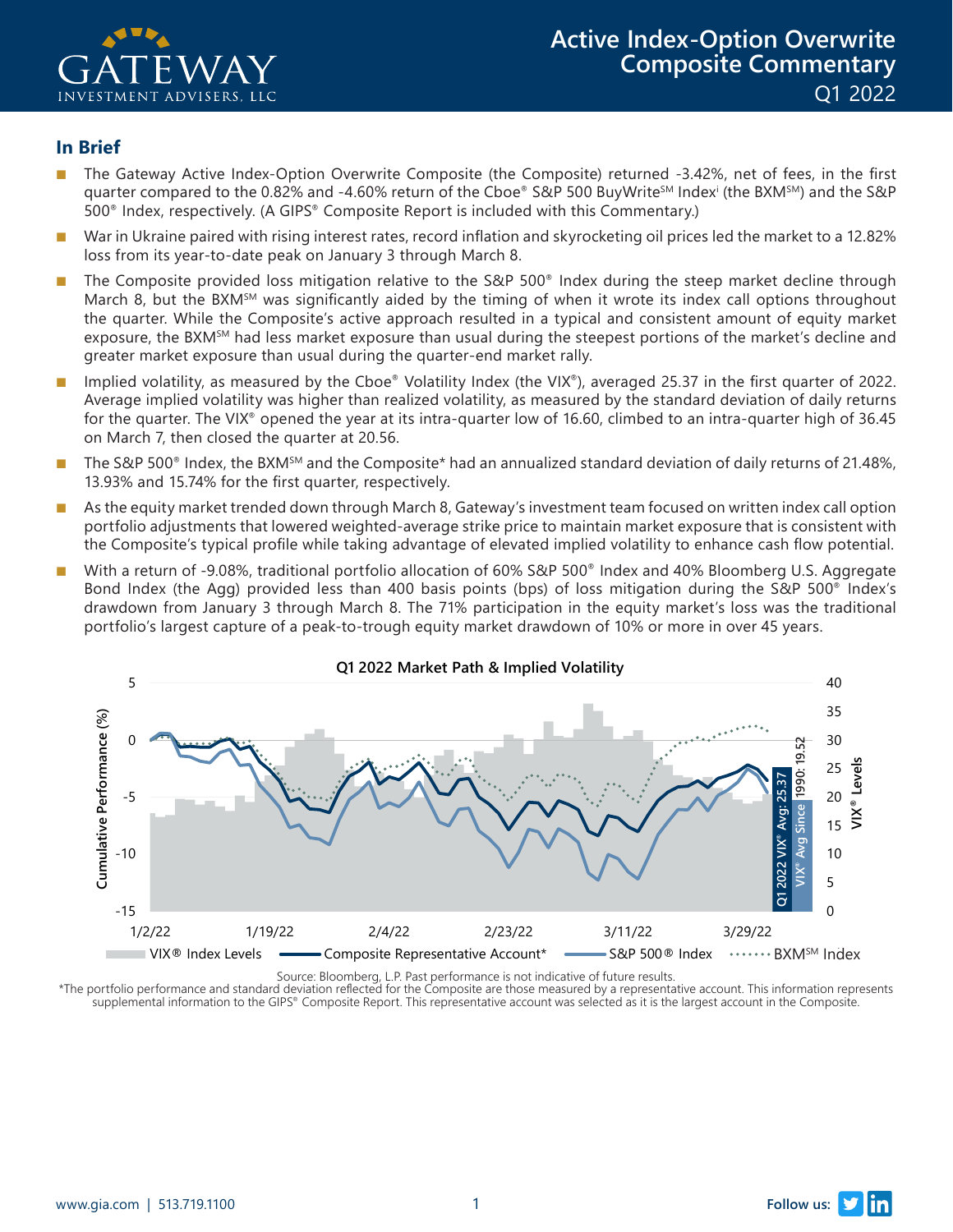## **Market Recap**

The S&P 500® Index returned -4.60% in the first quarter of 2022 with monthly returns of -5.17%, -2.99% and 3.71% for January, February and March, respectively. War in Ukraine paired with rising interest rates, record inflation and strict sanctions on Russia that helped drive oil above \$100 per barrel drove the market to a 12.82% loss from its year-to-date peak on January 3 through March 8. As investors digested their growing list of concerns, the market staged a late-quarter rally and partial recovery, climbing 8.73% from March 8 through quarter-end.

U.S. macroeconomic data released in March revealed a stable macroeconomic environment and strong corporate earnings despite global turmoil. The third estimate of Gross Domestic Product for the fourth quarter of 2021 showed that the U.S. economy grew at an annualized rate of 6.9%, below the consensus expectation. The unemployment rate was slightly better than the consensus estimate, declining from 4.0% in January to 3.8% in February while the participation rate ticked up to 62.3%. The February Consumer Price Index, released March 10, showed no signs of slowing down with a year-over-year increase of 7.9% which matched the consensus expectation. Fourth quarter aggregate operating earnings were on track to climb over 9% quarter-over-quarter while increasing more than 70% year-over-year. With over 99% of companies reporting, more than 79% met or exceeded analyst estimates.

Implied volatility, as measured by the VIX®, averaged 25.37 in the first quarter of 2022. Consistent with its typical relationship, average implied volatility exceeded realized volatility, as measured by the standard deviation of daily returns for the S&P 500® Index, which was 21.48% for the quarter. The first quarter's 3.9 percentage point spread between S&P 500® Index realized volatility and average implied volatility, often referred to as the Volatility Risk Premium, was above its historical quarterly average of 3.7% for the seventh quarter in a row. The Ukraine Crisis drove volatility conditions back to levels not seen since 2020 as trailing 10-day realized volatility reached its highest reading since November 2020. While the VIX® response to the steep equity market decline was somewhat muted in comparison to levels seen during past market drops of similar size, it did produce a rare persistence of readings in the 30s. From February 28 through March 14 the VIX® closed above 30 on 11 consecutive days, the longest streak since June 2020. Prior to 2020, the preceding instance of VIX® closing above 30 for 10 or more consecutive days was in November 2011. The VIX® opened the quarter at its intra-quarter low of 16.60 and reached an intra-quarter high of 36.45 on March 7 and ended the quarter at 20.56.

The BXMSM returned 0.82% in the first quarter of 2022, outperforming the S&P 500® Index by 542 bps. The BXMSM provided 679 bps of downside risk mitigation during the January 3 through March 8 equity market drawdown with a return of -6.03% relative to the -12.82% return of the S&P 500<sup>®</sup> Index. On the third Friday of each month, the BXM<sup>SM</sup> writes a new index call option as the option it wrote the previous month expires. The premiums the BXMSM collects on its written index call options have significant influence on its return potential during market advances and help to mitigate market declines. The premiums the BXM<sup>SM</sup> collected as a percentage of the BXM<sup>SM'</sup>s underlying value were 2.09%, 2.40% and 2.26% in January, February and March, respectively. The well-above-average implied volatility throughout the quarter was reflected in the relatively high premiums collected in the first quarter. While the premiums the BXM<sup>SM</sup> collected were beneficial, its performance was significantly aided by the timing of when they were received. The third Fridays of both January and February preceded two of the steepest portions of the market's first quarter decline. By "reloading" its premium just prior to the declines, the BXMSM was able to get maximum loss mitigation. The timing of the March premium was similarly beneficial, but in a way that generated return, rather than loss mitigation. The March premium was received as the market had rallied back near the strike price of the BXM<sup>SM'</sup>s expiring option and the market advance continued after the premium was received. Thus, the BXM<sup>SM</sup> had significant market exposure as the S&P 500<sup>®</sup> Index began its rally and the new premium renewed the BXM<sup>SM'</sup>s return potential as the market advance continued. As the S&P 500® Index rallied 8.73% from March 8 through the remainder of the quarter, the BXM<sup>SM</sup> returned 7.00% over the same period.

The Agg declined 5.93% in the first quarter of 2022 as interest rates leapt higher. The Agg has posted negative returns in 13 of the last 24 months including six of the seven months in which the S&P 500® Index return was negative. The yield on the 10 year U.S. Treasury Note (the 10-year) started 2022 at its intra-quarter low of 1.63%, climbed to its intra-quarter high of 2.47% on March 25, and ended the quarter at 2.34%. The yield curve flattened significantly over the quarter as the quarter-end yield on the 2-year U.S. Treasury Note was nearly equal to the yield on the 10-year.

### **Gateway Active-Index Option Overwrite Composite Performance**

The Composite returned -3.42%, net of fees, in the first quarter, underperforming the BXM<sup>SM</sup> by 424 bps. With monthly net returns of -3.10%, -2.40% and 2.12% in January, February and March, respectively, the Composite delivered loss mitigation relative to the S&P 500<sup>®</sup> Index in January and February but underperformed the BXM<sup>SM</sup> in each month of the quarter.

The portfolio performance contributions, annualized standard deviation and portfolio statistics quoted for the Composite in the following paragraphs are those measured by a representative account.<sup>ii</sup>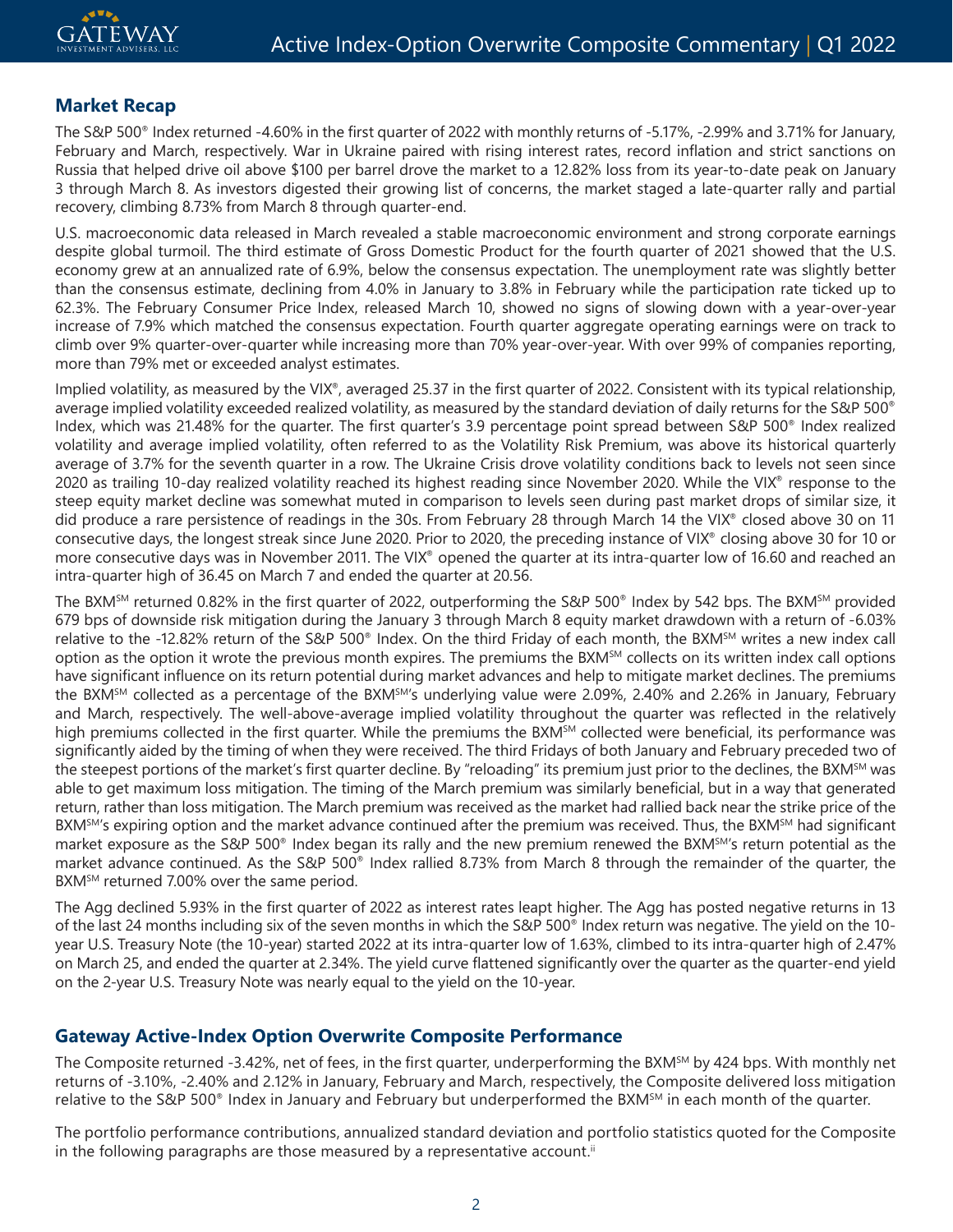Most of the Composite's underperformance versus the BXM<sup>SM</sup> came during the equity market drawdown period of January 3 through March 8. The Composite's active and diversified approach resulted in a typical amount of market exposure over the course of the market drawdown while the beneficial, rules-based timing of the BXM's<sup>SM</sup> replacement of its single written index call contract resulted in the BXM<sup>SM</sup> having less exposure to the market decline than usual. Specifically, the Composite returned -8.85% over the drawdown period, a 69% capture of the S&P 500® Index's loss. Since its 2008 inception, the Composite has averaged 68% capture of the S&P 500® Index's loss when the equity market has had a drawdown of greater than 10%. The BXM<sup>SM</sup>, however, captured 47% of the S&P 500<sup>®</sup> Index's first quarter drawdown, much better than its 69% average capture of double-digit equity market drawdowns since its inception in 1986. In fact, this was just the third time in its history that the BXM<sup>SM</sup> has had a down-market capture of less than 50% during a double-digit equity market drawdown, and the first time in over 20 years. From March 8 through quarter-end, the Composite returned 5.27%, lagging the BXM<sup>SM</sup> by 173 bps. Again, the BXM<sup>SM</sup> had beneficial timing of the replacement of its written index call contract as the premium was received on March 18. The market had rallied back near the strike price of its expiring option and the market advance continued after the premium was received. Thus, the BXM<sup>SM</sup> had significant market exposure as the S&P 500® Index began its rally and the new premium renewed its return potential as the market advance continued.

The Composite's underlying equity portfolio returned -4.19% in the first quarter, a positive performance differential of 41 bps relative to the S&P 500® Index. The Composite's index call option writing generated risk-reducing cash flow throughout the quarter and gains on written index call option positions contributed to downside protection in January and February. Index call option positions detracted from returns in March, as expected during sharp market advances. In achieving its low-volatility objective, the Composite's annualized standard deviation of daily returns for the quarter was 15.74% compared to 21.48% and 13.93% for the S&P 500® Index and the BXMSM, respectively. The Composite exhibited a beta to the S&P 500® Index of 0.72 for the quarter.

As the equity market trended down through March 8, adjustments to the written index call option portfolio focused on lowering the weighted-average strike price to maintain market exposure that is consistent with the Composite's typical profile while taking advantage of elevated implied volatility to enhance cash flow potential. As the market advanced during the end of the quarter, the investment team exchanged select index call option contracts well in advance of their expiration dates for ones with later expiration dates and higher strike prices. These adjustments were made to benefit from the relatively elevated volatility priced into later-dated contracts.

At the end of the quarter, the Composite's index call options were sold against over 95% of the equity portfolio's value with a weighted average strike price between 1.5% and 2.5% out-of-the-money, 48 days to expiration and annualized premium to earn between 12.5% and 15.0%. Relative to the beginning of the quarter, this positioning represented greater net cash flow potential and higher market exposure.

| Performance & Risk (%)  | O1 2022 | 1 Year | 3 Year | 5 Year | 10 Year | Inception<br>(4/1/2008) | Inception<br>Risk <sup>1</sup> |
|-------------------------|---------|--------|--------|--------|---------|-------------------------|--------------------------------|
| The Composite (net)     | 6.45    | 18.52  | 14.75  | 10.20  | 9.78    | 7.81                    | 10.16                          |
| BXM <sup>SM</sup> Index | 6.98    | 20.47  | 10.66  | 7.84   | 7.54    | 5.74                    | 11.83                          |
| S&P $500^{\circ}$ Index | 11.03   | 28.71  | 26.07  | 18.47  | 16.55   | 12.05                   | 15.66                          |

Data as of March 31, 2022. All performance data shown represents past performance and is no guarantee of, and not necessarily indicative of, future results. Periods greater than one year are annualized. Source: Morningstar Direct<sup>sM</sup>. 1: Based on standard deviation of monthly returns since Composite inception date of April 1, 2008.

# **Market Perspective – Is the Bond Market Broken?**

A once-reliable asset class for yield, low-volatility total return, diversification and risk reduction, bonds have struggled to deliver on any of these measures recently.

- Real yields on U.S. Treasuries are negative at all maturities.
- The Agg ended the first quarter of 2022 with a larger loss than the S&P 500® Index, and negative returns over the trailing one- and two-year periods.
- The Agg has posted negative monthly returns in 13 of the last 24 months, including six of the seven months in which the equity market return was negative.
- The traditional 60/40 $**$  mix of stocks and bonds had a loss of 9.08% from January 3 to March 8 while a stocksonly portfolio lost 12.82%. The 71% participation in the equity market's loss was the traditional portfolio's largest capture of a peak-to-trough equity market drawdown of 10% or more in over 45 years.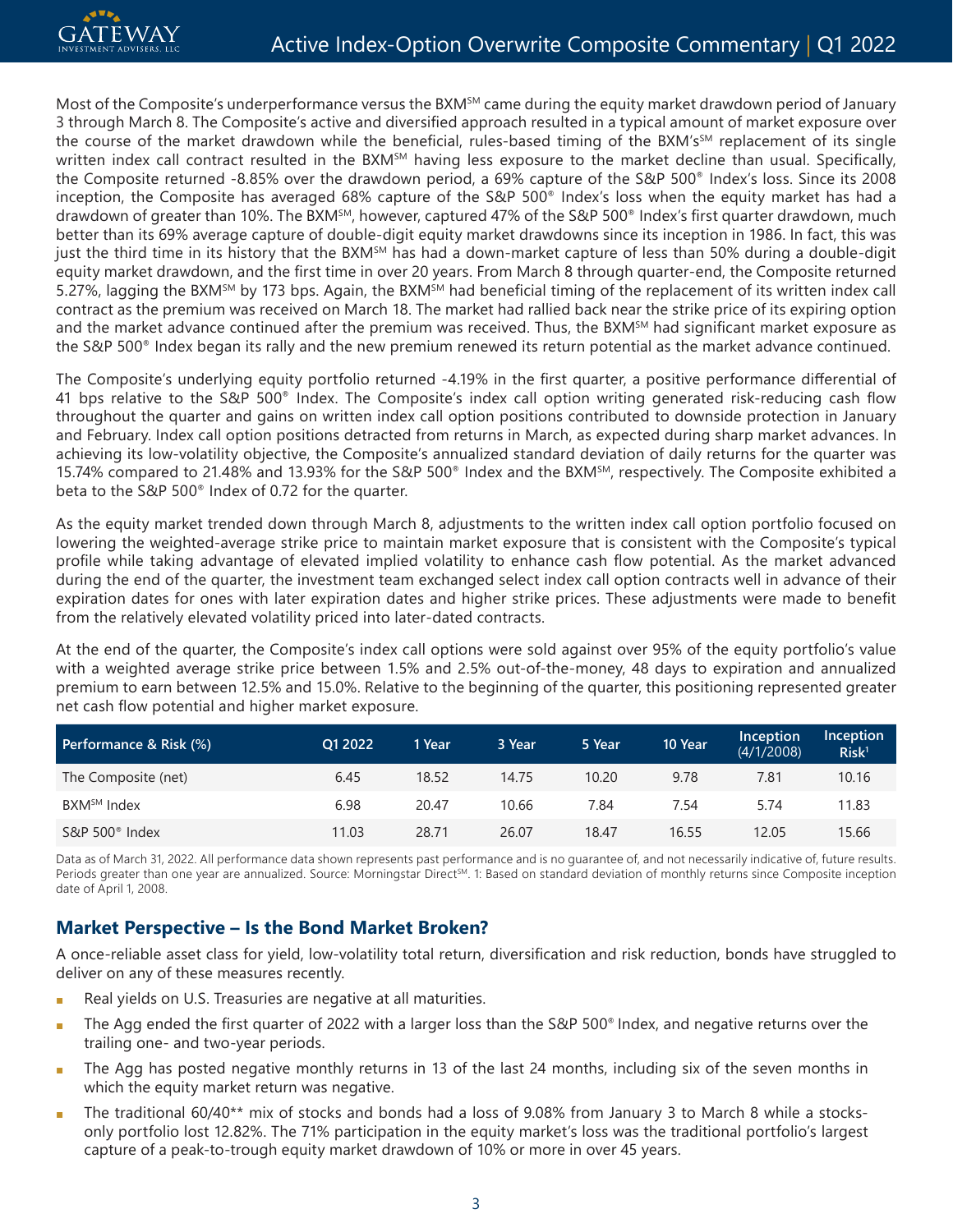For investors interested in being less reliant on bonds for risk reduction, the first quarter 2022 results for the BXM<sup>SM</sup> and Cboe® S&P 500 PutWrite<sup>SM</sup> Index illustrate the potential benefits of managing risk and generating cash flow with index option writing in an elevated implied volatility environment. After experiencing less than half the loss of the S&P 500® Index from January 3 to March 8, both indexes had strong participation in the equity market's quarterend rally, which brought their year-to-date returns into positive territory in late March.

Well-above-average implied volatility levels resulted in monthly option writing premiums for the indexes that were greater than 2% in each month of the quarter. The above-average premium levels facilitated the option-writing indexes' downside protection from the beginning of the quarter through March 8 and the strong participation in the equity market's quarter-end rally.

Though implied volatility, as measured by the VIX®, trended down from its first quarter 2022 closing high of 36.45 as the market rallied in March, it remained above its long-term average of 19.52 at quarter-end with a closing price of 20.56 on March 31.

| Equity Market Drawdowns Greater than 10% Since 1976 |                           |                            |                            |                                   |  |  |  |
|-----------------------------------------------------|---------------------------|----------------------------|----------------------------|-----------------------------------|--|--|--|
| Drawdown<br>Peak                                    | Drawdown<br><b>Valley</b> | <b>Market</b><br>Drawdown* | $60/40**$<br><b>Return</b> | $60/40**$<br><b>Capture Ratio</b> |  |  |  |
| 1/3/2022                                            | 3/8/2022                  | $-12.82%$                  | $-9.08%$                   | 71%                               |  |  |  |
| 1/2/1990                                            | 1/30/1990                 | $-10.04%$                  | $-6.70%$                   | 67%                               |  |  |  |
| 10/7/2007                                           | 3/9/2009                  | $-55.03%$                  | $-35.64%$                  | 65%                               |  |  |  |
| 1/28/2018                                           | 2/8/2018                  | $-10.10%$                  | $-6.52%$                   | 65%                               |  |  |  |
| 2/19/2020                                           | 3/23/2020                 | $-33.79%$                  | $-21.54%$                  | 64%                               |  |  |  |
| 7/18/1999                                           | 10/17/1999                | $-11.80%$                  | $-7.43%$                   | 63%                               |  |  |  |
| 7/16/1990                                           | 10/17/1990                | $-12.04%$                  | $-6.97%$                   | 58%                               |  |  |  |
| 10/7/1997                                           | 10/27/1997                | $-10.75%$                  | $-6.37%$                   | 59%                               |  |  |  |
| 9/29/1987                                           | 12/30/1987                | $-29.58%$                  | $-17.42%$                  | 59%                               |  |  |  |
| 7/20/2015                                           | 8/25/2015                 | $-19.36%$                  | $-11.18%$                  | 58%                               |  |  |  |
| 9/20/2018                                           | 12/24/2018                | $-19.19%$                  | $-11.05%$                  | 58%                               |  |  |  |
| 7/19/1998                                           | 8/31/1998                 | $-12.71%$                  | $-7.03%$                   | 55%                               |  |  |  |
| 11/3/2015                                           | 2/11/2016                 | $-47.41%$                  | $-25.19%$                  | 53%                               |  |  |  |
| 9/4/2000                                            | 10/9/2002                 | $-18.25%$                  | $-10.98%$                  | 60%                               |  |  |  |
| 1/30/1977                                           | 3/30/1978                 | $-14.26%$                  | $-7.55%$                   | 53%                               |  |  |  |
| 5/1/2011                                            | 10/3/2011                 | $-18.64\%$                 | $-9.62\%$                  | 52%                               |  |  |  |
| 12/30/1980                                          | 8/16/1982                 | $-16.52%$                  | $-2.64%$                   | 16%                               |  |  |  |

Periods greater than one-year are annualized. Past performance is no guarantee of future results. Source: Morningstar Direct<sup>sM</sup>. \*Market data reflects results of the S&P 500® Index. \*\*60 / 40 is comprised of 60% S&P 500® Index / 40% Agg.

Conditions remain supportive of elevated implied volatility levels as many of the concerns that drove volatility in the first quarter, including the war in Ukraine, record inflation and the pace of monetary tightening, have yet to be resolved. The VIX® futures curve at quarter-end also reflected market expectations that implied volatility will remain elevated, with contracts expiring in June through December all pricing at 25 or higher.



Utilizing index options for risk reduction and risk-adjusted return enhancement may have appeal for investors who are no longer satisfied with what the bond market has to offer. Low-volatility equity strategies that rely on cash flow from index option selling to both mitigate equity market losses as well as participate in equity market advances, like those managed by Gateway since 1977, may be a suitable alternative for investors who want to reduce their exposure to bonds without increasing overall portfolio risk.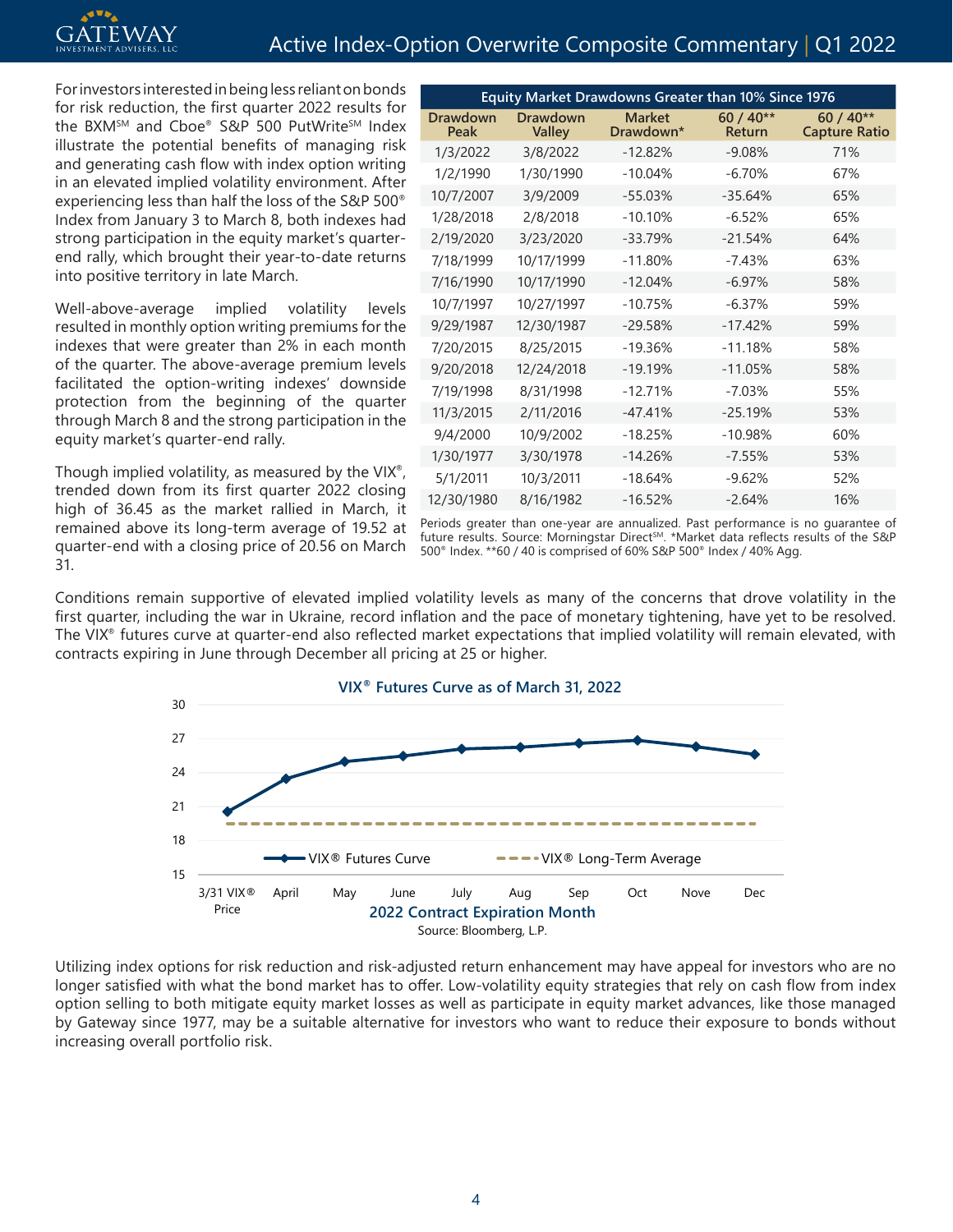

#### **Important Information**

i The BXMSM is a passive total return index designed to track the performance of a hypothetical buy-write strategy on the S&P 500® Index. The construction methodology of the index includes buying an equity portfolio replicating the holdings of the S&P 500® Index and selling a single one-month S&P 500® Index and selling a single one-month S&P 500® Index call option with a strike price approximately at-the-money each month on the Friday of the standard index-option expiration cycle and holding that position until the next expiration.

ii Represents supplemental information to the GIPS® Composite Report. This representative account was selected as it is the largest account in the Composite.

For more information and access to additional insights from Gateway Investment Advisers, LLC, please visit www.gia.com.

Gateway Investment Advisers, LLC (Gateway) is an independent registered adviser and a successor in interest to Gateway Investment Advisers, L.P. as of February 15, 2008. Performance information for Gateway Active Index-Option Overwrite Composite (the Composite) shown in this illustration is an asset-weighted composite of discretionary accounts under Gateway's management which share the same investment objectives and hedging strategies.

#### The Composite was created on April 1, 2008.

The Composite's net of fee performance results reflect the reinvestment of dividends and other earnings and reflect the deduction of investment advisory fees.

The effectiveness of Gateway's strategy might be reduced if the portfolio doesn't correlate to the performance of the index underlying its option positions. Rebalancing of a portfolio may involve tax consequences.

Selling index call options can reduce the risk of owning stocks, but limits the opportunity to profit from an increase in the market value of stocks in exchange for up-front cash at the time of selling the call option. Unusual market conditions or the lack of a ready market for any particular option at a specific time may reduce the effectiveness of the Composite's option strategy, and for these and other reasons the Composite's option strategy may not reduce the volatility to the extent desired.

Past performance is no guarantee of future results. A more detailed description of Gateway's standardized fees is included in Form ADV, Part 2.

The GIPS® Composite Report for the Gateway Active Index-Option Overwrite Composite is included with this document. Additional copies are available upon request by calling 513.719.1100.

©2022 Morningstar, Inc. All Rights Reserved. The information contained herein: (1) is proprietary to Morningstar and/or its content providers; (2) may not be copied or distributed; and (3) is not warranted to be accurate, complete or timely. Neither Morningstar nor its content providers are responsible for any damages or losses arising from any use of this information. Past performance is no guarantee of future results.

Data sources: Gateway Investment Advisers, LLC, Bloomberg, L.P. and Morningstar Direct<sup>sM</sup>

The S&P 500 Index is a product of S&P Dow Jones Indices LLC ("SPDJI"), and has been licensed for use by Gateway Investment Advisers, LLC (Gateway). Standard & Poor's®, S&P® and S&P 500<sup>®</sup> are registered trademarks of Standard & Poor's Financial Services LLC ("S&P"); Dow Jones® is a registered trademark of Dow Jones Trademark Holdings LLC ("Dow Jones"); and these trademarks have been licensed for use by SPDJI and sublicensed for certain purposes by Gateway. Gateway's Active Index Option Overwrite Composite is not sponsored, endorsed, sold or promoted by SPDJI, Dow Jones, S&P, their respective affiliates, and none of such parties make any representation regarding the advisability of investing in such product nor do they have any liability for any errors, omissions, or interruptions of the S&P 500 Index.



312 Walnut Street, Suite 3500 Cincinnati, OH 45202 513.719.1100

888 Boylston Street Boston, MA 02199 [www.gia.com](http://www.gia.com) | **Follow us:**